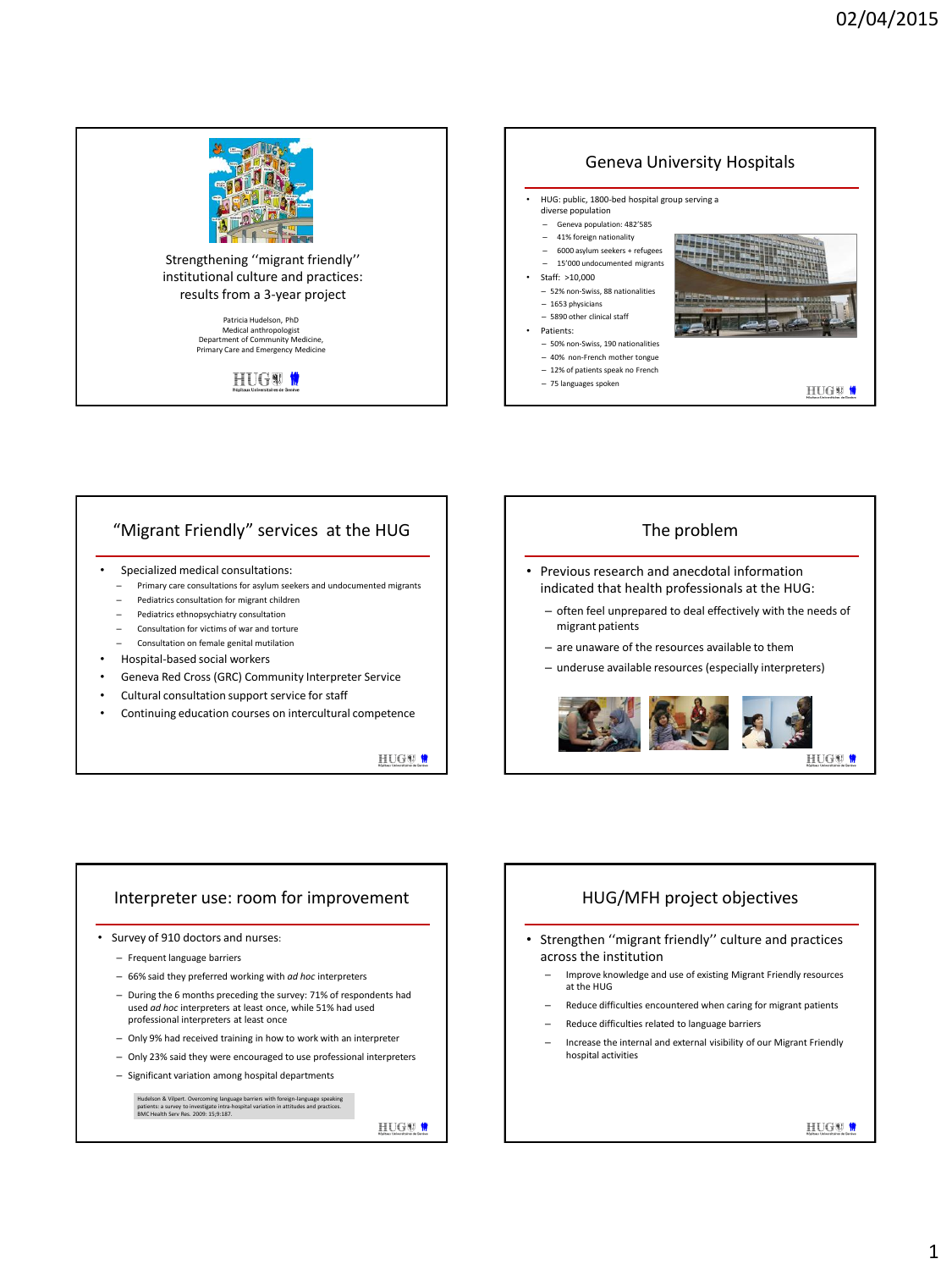## Background to the project

- 2002-2006: "National Migration and Public Health Strategy"; focus on health worker training, health promotion, interpreting, research
- 2008-2013: focus on "Migrant Friendly Hospitals"
	- University Hospital Basel
	- Solothurn Spitäler AG / Cantonal Hospital of Aarau
	- Children's Hospital Zurich/ Basel University Children's Hospital/Children's Hospital-Eastern Switzerland (St. Gallen)
	- Lausanne University Hospital (CHUV)
	- University Hospitals of Geneva (HUG)

HUGW <sup>0</sup>

# The H.U.G. "Health for All network"

- An interdepartmental/interprofessional working group:
	- Representing a network of services focused on the care of migrant/vulnerable patients
	- Working together to provide an institution-wide response aimed at ensuring equity in access to quality care
	- Supported by the Swiss Federal Office of Public Health, and co-funded by the H.U.G.

HUGW <sup>0</sup>

# Multi-pronged approach

- Nurse case-manager for migrant patients
- Inclusion of patient language data in the electronic patient file
- Promotion of a national telephone interpreting service
- New-staff orientation about MF services • Development and diffusion of staff
- brochures; translation of patient brochures • Articles in the hospital magazine about MFH activities
- Public events to bring attention to the Health for all network and encourage reflection



## Project evaluation • Aim: assess changes in knowledge, attitudes and reported practices of clinical staff • Self-administered questionnaire: – 2010: paper questionnaire mailed to home addresses – 2013: email survey sent to professional email addresses – 2 reminders

- Random samples of doctors, nurses, nurse-aides, "other clinical staff", in 11 medical departments
	- N= 2967 in 2010
	- $-$  N= 4004 in 2013

HUGU<sup>0</sup>

#### Survey content

#### ([http://journals.plos.org/plosone/article?id=10.1371/journal.pone.0106758#s5](http://journals.plos.org/plosone/article?id=10.1371/journal.pone.0106758) )

- Sociodemographic and professional characteristics (6 questions)
- Sources of difficulties encountered when caring for migrant patients (13 Likert-type scales, from "rare cause of difficulty" to "very frequent cause of difficulty")
- Training received/desired on topics related to care of migrant patients: (7 questions)
- General attitude regarding responsibility towards migrant patients (3 questions)
- Knowledge and use of migrant friendly services (8 yes/no questions)
- Workplace encouragement to use professional interpreters (1 multiple choice question) • Use of different types of interpreters in the last 6 months (6 questions, from "never" to "more than 20 times")
- Preferred type of interpreter (1 multiple choice question)
- Self-assessment of various patient care skills (9 Likert-type scales, from "not at all competent" to "very competent")

HUGW<sup>W</sup>

# Results

- Response rate:
	- 2010: 51% (N=1460)
	- 2013: 19% (N=761)
- Sample differences:
	- 2013: proportionally more Swiss respondents, more senior staff, more doctors, many fewer nurse aides, more respondents from Community Medicine, Psychiatry, ObGyn, Pediatrics
- Results : presented as odds ratios of giving a more positive response in 2013, adjusted by professional category, professional function, nationality and hospital department

HUGW<sup>W</sup>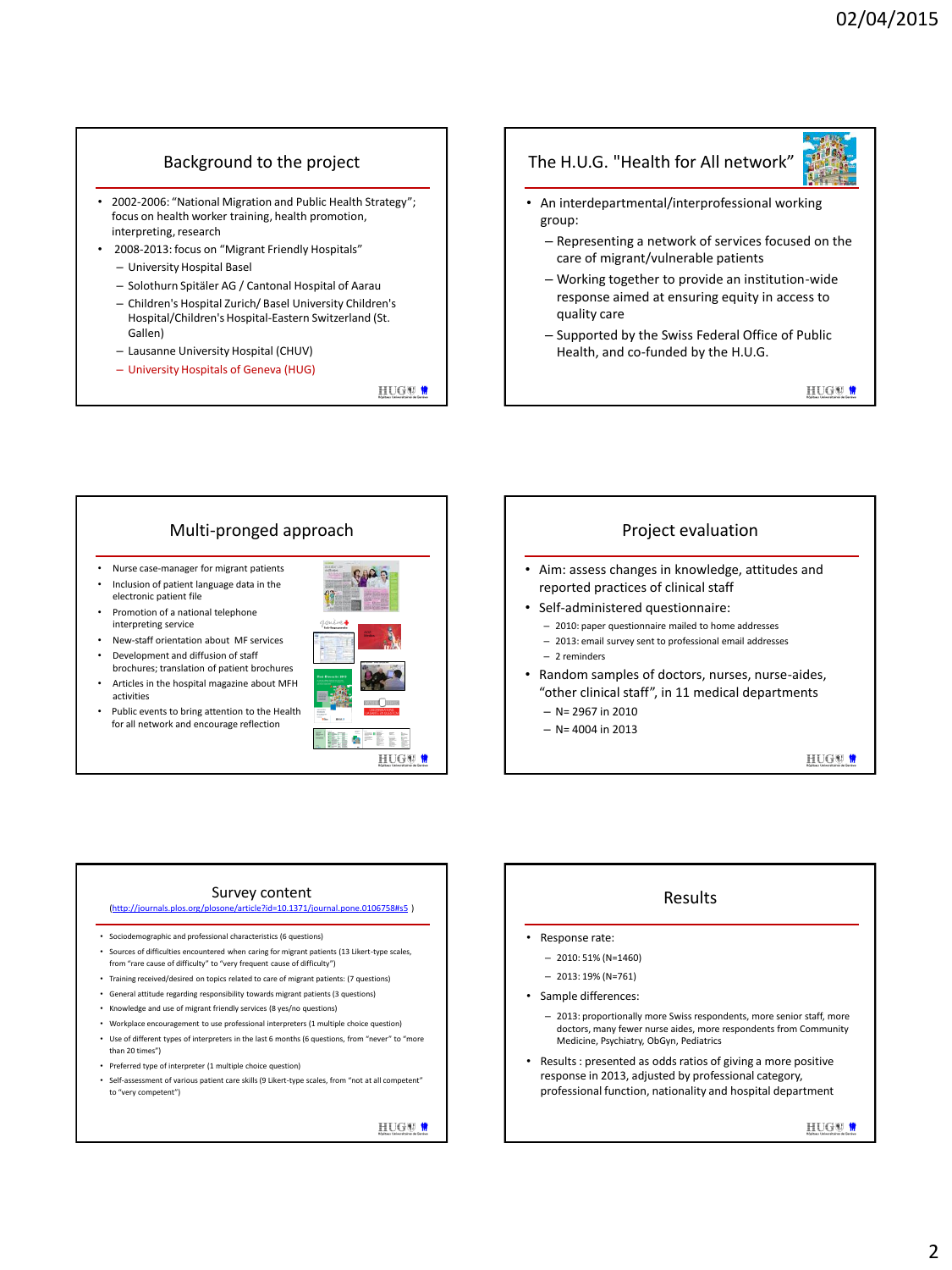## The situation in 2010: language barriers

- 61.9% : language barriers a frequent source of difficulty
- 57.9% : hospital should systematically provide an interpreter
- 65.9% (78.4% of doctors) : had heard of the CRG interpreter service
- 39% (52% of doctors): had used a GRC interpreter during the previous 6 months (51% of doctors and nurses in 2008)
- 89.3% (94.7% of doctors): had used a family member to translate
- 58.3% (40.9% of doctors): preferred *ad hoc* interpreters (66% in 2008)
- 11.4% (21.7% of doctors): had received training on how to work with interpreters (14.3% of doctors in 2008)
- 47.3%: considered themselves "very competent" to work with an interpreter

HUG<sup>®</sup>

#### Statistically significant improvements in 2013



|                                                                                       | 2010<br>N (%) à 4-5 | 2013<br>N (%) à 4-5 | <b>Unadjusted analysis</b> |          | Adjusted analysis*  |          |
|---------------------------------------------------------------------------------------|---------------------|---------------------|----------------------------|----------|---------------------|----------|
| <b>Source of difficulty</b>                                                           |                     |                     | OR (95% CI)                | Valeur p | OR (95% CI)         | Valeur p |
| Patient's lack of French                                                              | 815 (61.9)          | 403 (55.7)          | $0.78(0.64 - 0.93)$        | 0.007    | $0.81(0.67 - 0.98)$ | 0.029    |
| Patient's lack of knowledge of how hospital functions                                 | 564 (43.4)          | 242 (33.2)          | $0.65(0.54 - 0.79)$        | < 0.001  | $0.67(0.55 - 0.82)$ | < 0.001  |
| Lack of experience with migrant patients                                              | 293 (22.4)          | 119 (16.1)          | $0.67(0.53 - 0.84)$        | 0.001    | 0.70 (0.55-0.89)    | 0.004    |
| Lack of access to professional interpreters                                           | 388 (29.8)          | 142 (19.5)          | $0.57(0.46 - 0.71)$        | < 0.001  | $0.70(0.55 - 0.88)$ | 0.002    |
| Lack of written patient information in patients' languages                            | 671 (51.9)          | 281 (38.8)          | $0.59(0.49 - 0.71)$        | < 0.001  | 0.68 (0.56-0.83)    | < 0.001  |
| Lack of knowledge about migrant patients' countries and<br>cultures                   | 454 (34.7)          | 246 (33.3)          | $0.94(0.78 - 1.14)$        | 0.56     | $0.94(0.77 - 1.15)$ | 0.56     |
| Lack of knowledge about medical and social services<br>available for migrant patients | 527 (40.2)          | 238 (32.8)          | $0.72(0.60 - 0.87)$        | 0.001    | 0.84 (0.69-1.03)    | 0.10     |
| Lack of skills in communicating with patient from other<br>languages and cultures     | 584 (44.5)          | 286 (39.1)          | $0.80(0.67 - 0.96)$        | 0.020    | $0.93(0.76 - 1.12)$ | 0.44     |
| Patient's unrealistic expectations                                                    | 392 (30.7)          | 230 (31.4)          | 1.03 (0.85-1.26)           | 0.76     | $0.94(0.76 - 1.15)$ | 0.52     |
| Patient's lack of education                                                           | 356 (27.5)          | 180 (24.7)          | $0.86(0.70 - 1.06)$        | 0.17     | 0.86 (0.69-1.07)    | 0.17     |
| Lack of time                                                                          | 698 (53.1)          | 347 (47.7)          | $0.80(0.67 - 0.96)$        | 0.018    | $0.87(0.72 - 1.05)$ | 0.14     |
| Bias or prejudice on the part of hospital staff                                       | 215 (16.5)          | 103(14.1)           | $0.83(0.64 - 1.07)$        | 0.16     | $0.81(0.62 - 1.05)$ | 0.11     |
| HUG not adapted to needs of migrant patients                                          | 199 (15.5)          | 90 (12.6)           | $0.79(0.60 - 1.03)$        | 0.083    | $0.81(0.62 - 1.08)$ | 0.15     |

|                                               |             |            |                  | <b>Unadjusted analysis</b> |                  | <b>Adjusted analysis*</b> |  |
|-----------------------------------------------|-------------|------------|------------------|----------------------------|------------------|---------------------------|--|
|                                               | N (%)       | N (%)      | OR (95% CI)      | P value                    | OR (95% CI)      | P value                   |  |
| Patient's family member or friend             | 1172 (88.7) | 623 (84.3) | $0.7(0.5 - 0.9)$ | 0.005                      | $0.8(0.6 - 1.0)$ | 0.092                     |  |
| Patient's child (under 18 years of age)       | 449 (34.7)  | 257 (35.3) | $1.0(0.8-1.2)$   | 0.81                       | $0.9(0.8-1.1)$   | 0.49                      |  |
| Myself (I speak a language other than French) | 997 (75.9)  | 586 (80.1) | $1.3(1.0-1.6)$   | 0.033                      | $1.2(1.0-1.6)$   | 0.081                     |  |
| silingual staff member                        | 1076 (81.5) | 541 (74.4) | $0.7(0.5 - 0.8)$ | < 0.001                    | $0.7(0.6 - 0.9)$ | 0.009                     |  |
| Red Cross interpreter, face-to-face           | 526 (39.7)  | 417 (65.7) | $2.0(1.7-2.4)$   | < 0.001                    | $1,4(1,2-1,8)$   | 0.001                     |  |
| Red Cross Interpreter, over-the-phone         | 160 (12.1)  | 194 (26.5) | $2.6(2.1 - 3.3)$ | < 0.001                    | $2.1(1.7 - 2.7)$ | < 0.001                   |  |
| If alven the choice, respondent prefers:      |             |            |                  |                            |                  |                           |  |
| Patient's family member or friend             | 366 (27.6)  | 126 (17.0) | $0.5(0.4 - 0.7)$ | < 0.001                    | $0.7(0.5 - 0.9)$ | 0.002                     |  |
| Red Cross interpreter                         | 464 (35.0)  | 398 (53.6) | $2.1(1.8-2.6)$   | < 0.001                    | $1.6(1.3 - 2.0)$ | < 0.001                   |  |
| Bilingual staff member                        | 388 (39.2)  | 168 (22.6) | $0.7(0.6 - 0.9)$ | 0.001                      | $0.8(0.7-1.0)$   | 0.10                      |  |
| Don't know                                    | 109 (8.2)   | 51 (6.9)   | $0.8(0.6 - 1.2)$ | 0.27                       | $0.9(0.6-1.2)$   | 0.43                      |  |

#### Conclusion

- Our aim: strengthen MF hospital culture
- Some significant improvement seen after 3 years: – knowledge of and contact with MFH services; preference for and use of interpreters; encouragement from hierarchy
- However, time constraints and language barriers continue to be the most important sources of difficulty at our hospital  $\rightarrow$  no change in use of family members to translate
- Future challenge: facilitate timely access to interpreters

HUGW<sup>W</sup>

# Lessons learned

- Key contributing factors:
	- Linking our activities to a national-level initiative helped us to gain leverage and obtain commitment and financing from our institution
	- Creation of an institutional working group, a logo and visible public events helped to raise awareness and make migrant care issues pertinent across hospital departments

HUGW<sup>W</sup>